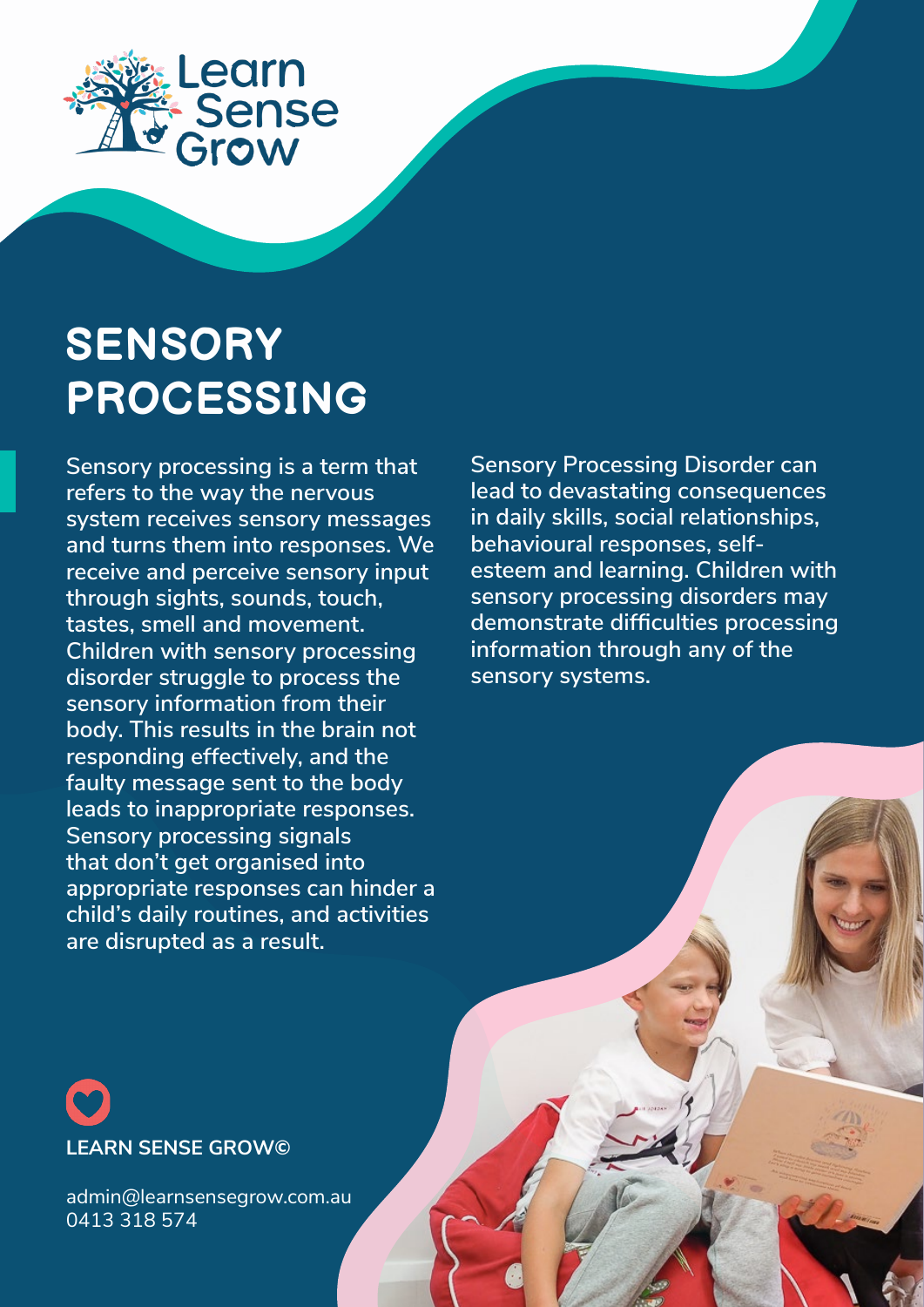#### **WHAT IS SENSORY PROCESSING**

- 1. Sensory processing occurs when the brain
- 2. Receives information from the senses of the body
- 3. Processes (or integrates) that information
- 4. Decides how the body should respond
- 5. Sends the message for the body to respond appropriately

#### **Sensory information comes to the brain from:**

- The eyes (visual information)
- The ears (auditory information)
- The nose (olfactory information)
- The tongue (taste information)
- The skin (tactile information)

#### **Additional vital sensory information is obtained from:**

- The semi circular canals in the inner ears  $$ this is vestibular (movement of the head) information, which tells the brain if and how the body is moving.
- The muscles and joints  $-$  this is proprioceptive information (input to the muscles, joints and ligaments),which tells the brain about the position of the various body parts.
- The internal feeling of our nervous system – this is called interoception which tells the body when its feeling anxious or worried, if you are hungry or thirsty, if you need to go to the toilet or if you are feeling sick.

#### There Are 3 Subtypes of Sensory Processing Disorder:

#### **1. Sensory Modulation Disorder**

A child may be sensory seeking, under responsive AND / OR over responsive to sensory stimulation. Over responsive children are sometimes described as tactile defensive or sensory defensive.

#### 2. **Sensory-based Motor Disorder**

When the incoming sensory information is not being processed or integrated properly in the brain, the child's motor output is affected. This can result in poor postural control and low muscle tone, problems with bilateral coordination and poor motor planning (dyspraxia).

#### 3. **Sensory Discrimination Disorder**

Children who have difficulties in this area may struggle to process and understand what they see (visual perception problems), what they hear (auditory perceptual problems) or what they feel (tactile perception problems)

Depending on the level of sensory processing which is dysfunctional, any of the following scenarios can arise:

- A child who is over responsive to sensory stimulation, gets easily over aroused, and lashes out. This is usually described as a sensory defensive or tactile defensive child.
- A child who is lethargic and under responsive to the environment, who seemingly has an attention deficit. This usually described as a lethargic child.
- A child who is "hyper" and hectic, always crashing, bumping, chewing, pushing, wiggling and jiggling. This is usually described as a sensory seeking child.
- A child who struggles to sit upright at a desk, slouches against the wall, and struggles with balance and many gross motor tasks. This child is usually described as having poor postural control.
- A child who struggles with everyday tasks that are appropriate for his/her age, such as tying shoelaces, cutting with scissors, riding a bicycle, bouncing a ball and learning new tasks. This child may be described as having poor bilateral integration (bilateral coordination) or poor motor planning skills (dyspraxia).
- A child who struggles to understand what they see or hear. This child may be described as having a visual perceptual delay or auditory perceptual problems. This child may also be extremely clumsy, always dropping things and bumping into things because of poor tactile perception (touch perception)
- A child who struggles to cross the midline, is late in establishing hand dominance, and who has letter reversals and word reversals may also have an underlying sensory integration problem.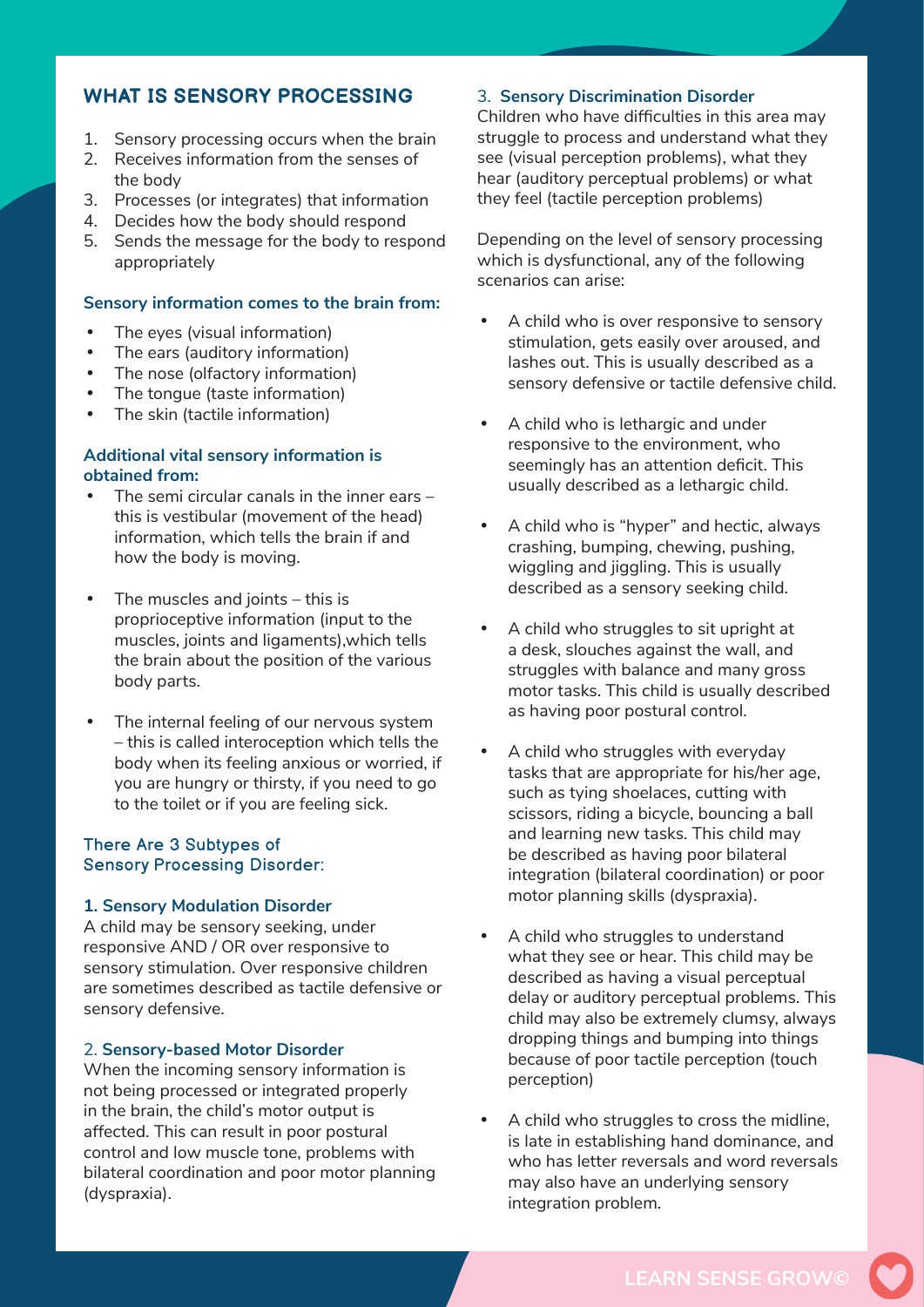Sensory processing disorders are usually diagnosed by an occupational therapist, and occupational therapy is recommended. An occupational therapist will use sensory integration techniques that are designed to stimulate the appropriate sensory system and prompt the brain to process the information more effectively. If you suspect a child may have a sensory processing disorder, please seek professional advice.

It is important to recognize that sensory integration dysfunction cannot be cured with medication. It is a neurological problem and the underlying processing deficits can be addressed through intervention with sensory integration techniques and therapy. However, there are some helpful sensory integration activities and exercises that parents and/or educators can do, within the child's learning environment, to support and help their children who are sensory defensive, sensory seeking or under-responsive.

### **SENSORY PROCESSING DISORDER IN CHILDREN**

Sensory processing disorder in children is becoming more recognized among health professionals and educators. These children are often misunderstood and may be labelled as learning disabled, slow, clumsy or naughty. Identifying sensory processing disorder (also called sensory integration dysfunction) is a vital first step towards helping these children to achieve their potential.

Sensory processing disorder in children can be present in any or all of these 3 areas of dysfunction: Sensory Modulation Disorder, Sensory Motor Difficulties and Sensory Discrimination Difficulties. All children (and adults!) may show one or two symptoms at various stages – but when symptoms are persistent and affect the child's functioning at home, at school and socially, then help should be sought from an occupational therapist.

#### **SENSORY MODULATION DISORDER:**

Pre-schoolers may well have the same sensory modulation difficulties as babies and toddlers with sensory processing disorder. In addition, if they are attending school, they may dislike standing in lines because of the jostling and bumping that usually takes place. They tend to overreact to the normal rough and tumble of playground play – the accidental knock feels like being tortured, and they may cry as though they have been stabbed! Sensory modulation problems may also look like an attention deficit disorder, as the child is continually distracted by what he sees, feels, hears and smells or may be seeking in nature, moving quickly from

one thing to another to gain additional sensory feedback to their bodies.

#### **SENSORY MOTOR DIFFICULTIES:**

Sensory processing disorder in children may result in certain developmental milestones being attained slowly or not at all. Sitting, crawling and walking may be delayed, and crawling may often be omitted. These may indicate a problem with low muscle tone and/or bilateral integration.

Gross and fine motor skills may be below their peers, and for example, they may take a long time to learn to use eating utensils, cut with scissors and dress themselves. They may be clumsy and struggle to play games and interact appropriately with other children. This may indicate a motor planning problem (dyspraxia) or bilateral coordination problem.

#### **SENSORY DISCRIMINATION:**

Sensory Processing disorder in children may

manifest in delays in auditory perception (understanding what they hear), visual perception (understanding what they see) and tactile perception (understanding with they can feel).

In the absence of a diagnosed hearing loss, auditory perception delays may result in (among other things) a child struggling to remember what was said, confusing similarsounding words, and struggling to hear the teacher's voice over the background noise in the classroom.

In the absence of a diagnosed loss of vision, visual perception delays may result in (among other things) a child struggling to copy words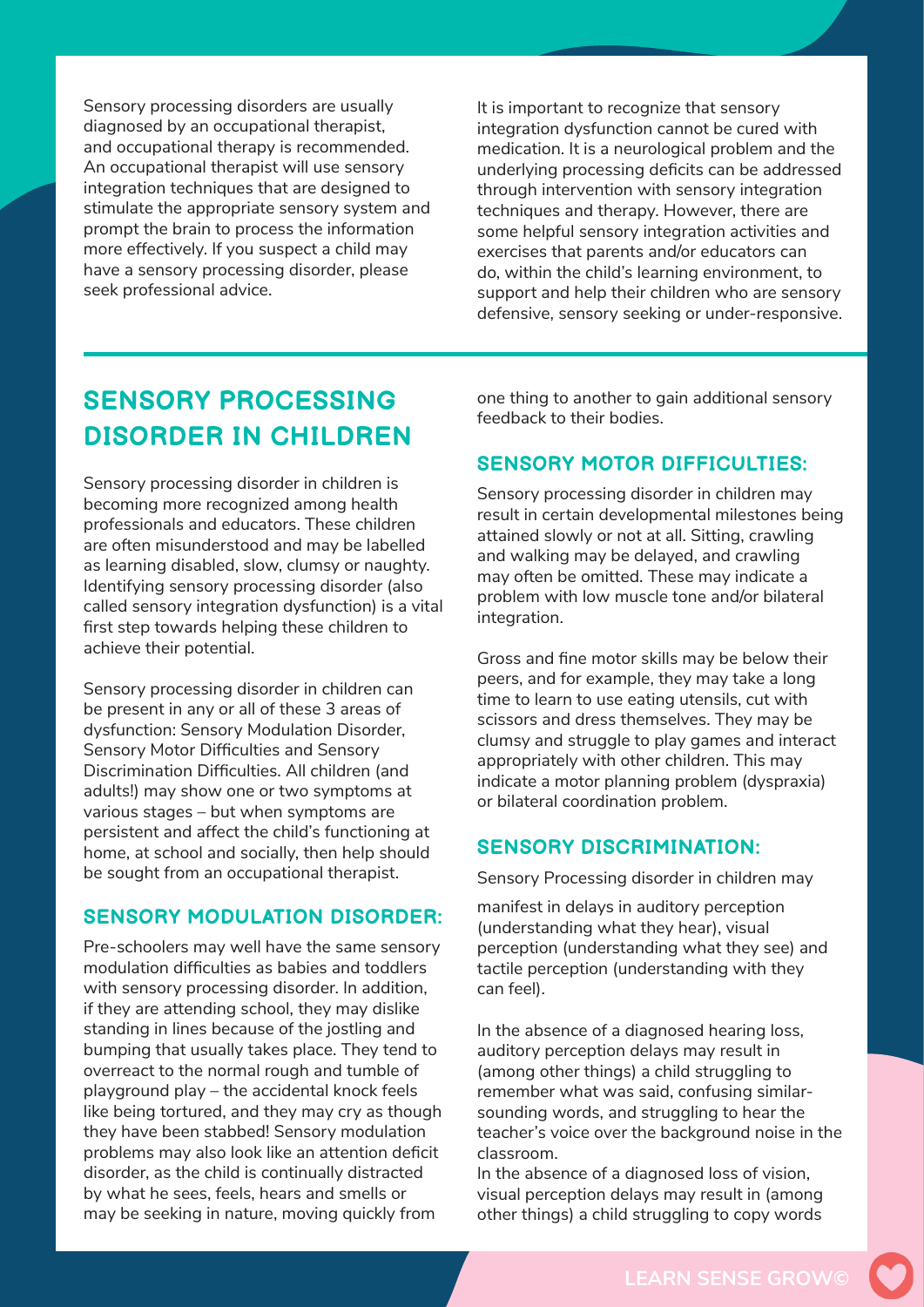from the blackboard, losing his place when reading, confusing similar looking words and letters (eg b, p, d) and battling to do jigsaw puzzles. This child may also find it hard to do regular classroom worksheets such as mazes, word searches and spot-the-differences.

Poor tactile perception can cause a child to be clumsy with the use of his hands, perhaps breaking things as a result of squeezing too hard, or dropping things because of not holding them firmly enough. Tactile Perception delays can make fine motor tasks such as fine craft work and handwriting more difficult, and the child may not be able to identify an object by feel instead of by sight.

#### **In broad terms some of the symptoms or difficulties a child may demonstrate:**

- Heightened response to touch, movement and sound
- Aggressive or impulsive behaviour when overwhelmed by sensory stimulation
- Upset by transitions and unexpected

changes

- Shows no reaction when physically hurt
- Likes crashing, bumping, jumping and rough housing
- Often licks, sucks or chews on non-food items such as pencil, hair and clothes
- Is clumsy, awkward and/or accident prone
- Has difficulty with personal organisation
- Poor attention and emotional regulation.
- Being a fussy eater
- Poor sleep patterns
- (adapted from Miller, 2006)

If you are concerned that a child may have sensory processing disorder, then encourage the parent's child to contact your an occupational therapist for evaluation, treatment and guidance. Early Intervention is the best. The earlier issues are picked up and treated the better the outcomes.

## **SENSORY INTEGRATION ACTIVITIES**

Parents and educators can make use of simple sensory integration activities and exercises to assist children to regulate and calm their central nervous systems. Sensory integration activities are designed to stimulate the appropriate sensory system and prompt the brain to process the information more effectively. This should result in the child responding more appropriately. The activity suggestions below are aimed primarily at children with sensory modulation difficulties, as described above.

#### BASIC SENSORY INTEGRATION **ACTIVITIES**

Ideally, children with sensory processing disorders require 15 minutes of vestibular and proprioceptive input every 3-4 hours to help keep their body engines and levels of concentration at their optimal. In between these times children are encouraged to

do 5 minute heavy work activities, micro movement activities to "feed" their bodies and brain.

- A "sensory corner" can provide stimulation to the under-responsive child, sensory input for the sensory seeking child, and a safe retreat for the sensory defensive child. Make a "Sensory Corner" by blocking off a corner of the room and using soft cushions with a variety of textures. A big comfy beanbag provides wonderful deep pressure and a snuggly effect which can be very calming.
- The use of body socks and lycra tunnels give comfort, pressure and can have a calming influence. A sensory box filled with objects that have different textures and weights can stimulate your child, while some kids find fiddle toys calming. In the beginning offer a variety of objects eg smooth wood, velvet, squishy textures and stretchy objects, until your child discovers their favourite object. A sensory seeking child often focuses better when their hands can fiddle with an object in their pocket!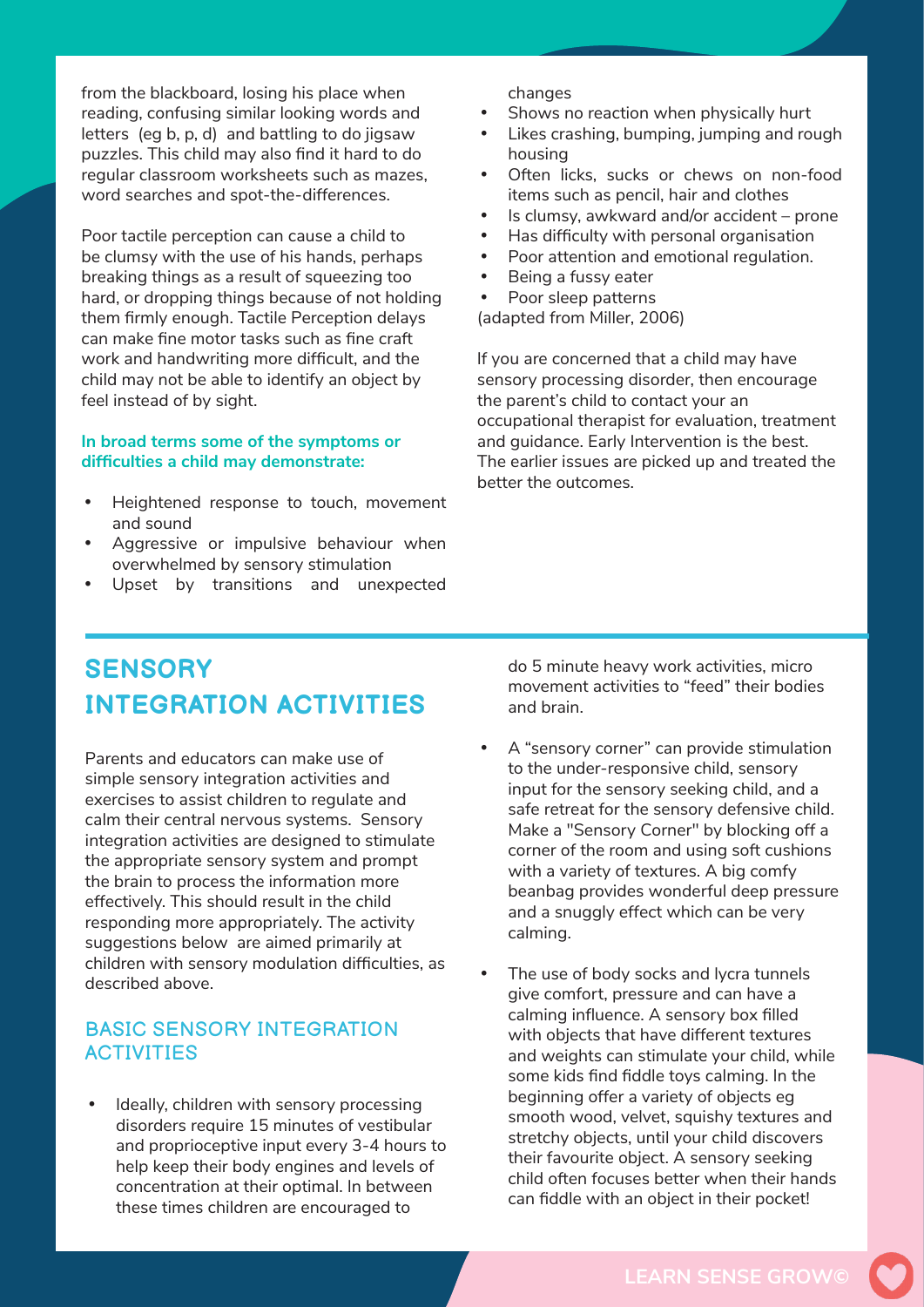- Encourage your child to gradually tolerate light touch on the hands by giving a box filled with sand or dried beans in which small objects are hidden. Time your child to see how long it takes them to find the objects! This can also help the child that is tactile defensive; however, with these children start with a medium that is less "prickly" and upgrade to more "prickly" mediums.
- Some children find a lava lamp or fish aquarium soothing to look at, and others appreciate having headphones with which they can listen to soft soothing music.

#### **"TOOLS FOR MUSCLE INPUT": PROPRIOCEPTIVE ACTIVITIES**

Information from the muscles and joints is called proprioception. Proprioceptive activities can be passive, where deep pressure is given to the child, or active, where the child actively takes part in a heavy work activity. Proprioceptive activities are excellent for sensory-seeking kids who are always craving movement and crashing into things. They can also help stimulate the under- and overresponsive child.

#### Passive Proprioception Activities:

- Let your child lie on a mat or folded blanket and pack pillows on top to make him into a pizza or sandwich.
- Weighted vests, weighted blankets, lap toys and lap blankets are also effective ways to give passive proprioceptive input.
- Your child may also enjoy being wrapped in a blanket or snuggling in a beanbag.
- You can pretend to be a steam roller and roll a fit ball over the top of the child, providing deep pressure.

#### Active Proprioception Activities:

- Heavy work activities help your child to really "feel" their muscles and joints.
- Using a fitball for rolling on, wheelbarrow walking and / or core strength exercises
- Let your child carry groceries, sweep the yard, dig in the garden, or any other activity that lets their muscles work hard.
- Jumping on a trampoline
- Climbing or hanging on playground equipment also gives good proprioceptive input.
- Pushing, pulling and isometric exercises or activities can be muscle stimulating and calming.
- Crab walks or bear walks, wheelbarrow walks and frog jumps can provide good input to the muscles.
- • If your child struggles to sit still to listen to a lesson, then try a stress ball to squeeze, chewing gum, or a special chew toy to give proprioception input.

#### **"TOOLS FOR MOVEMENT (OF THE HEAD)": VESTIBULAR ACTIVITIES**

Most movement activities will stimulate the vestibular system in the inner ear, which helps the body to know how it is moving and how fast it is moving. Depending on their intensity, vestibular activities can be stimulating for an under-responsive child, or calming for a sensory seeking or over-responsive child.

- Trampolines, fitballs, rocking horses, swings, roundabouts or slides are all good vestibular activities.
- A child who is gravitationally insecure may fear movement and avoid escalators, elevators and /playground apparatus. They need to experience very gentle, safe movement. It will be less scary for them to move while sitting or lying down, rather than while standing up, or to try a gentle activity while being held by a parent. Try gentle bouncing on a trampoline while lying or sitting, swinging on a very low swing, and rocking on a rocking horse.

Be careful not to force a fearful child to take part in an activity – be guided by their reactions. This will only do more harm. Vestibular input can cause a heightened response in children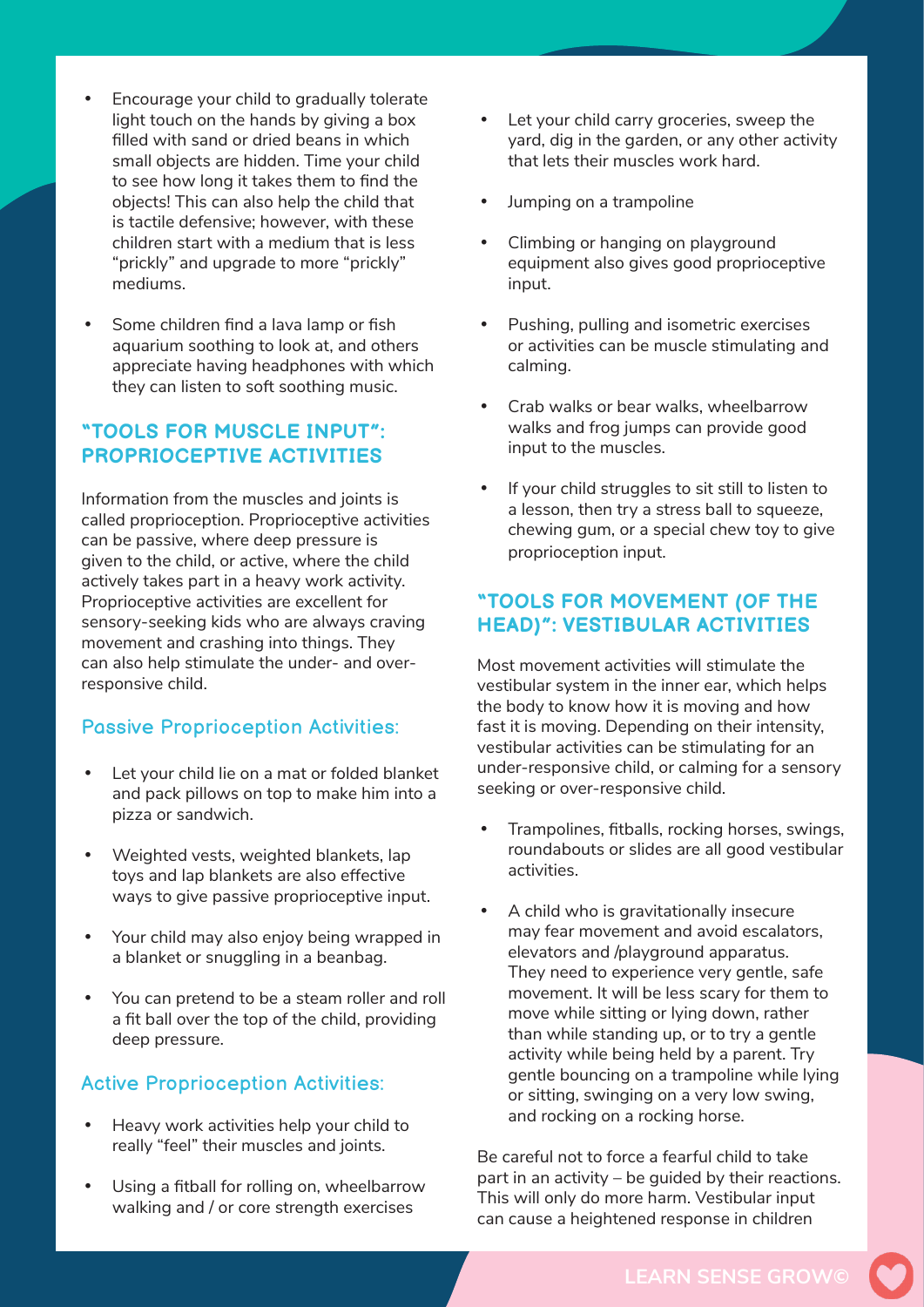that are sensory-seeking or over-responsive and is to be used with Caution. Speak to your Occupational Therapist regarding your child. Vestibular input is best followed up with heavy muscle work or deep pressure to help ground your child.

#### **"TOOLS FOR THE MOUTH": ORAL MOTOR ACTIVITIES**

A fussy eater may be a child with an oversensitive mouth. Some children chew on clothing, pencils and other inappropriate objects. They are usually seeking tactile and proprioceptive input through their mouths.

- There are a range of oral-motor products on the market that give them the sensations that they crave through chewing, or you can try "Chewelry".
- • Blowing bubbles in a bowl of water with a straw, drinking thick milkshake/yogurt through a straw, blowing up balloons, blowing party hooters and blowing on harmonicas or whistles, can also give calming proprioceptive input. Children need their own personal items, when blowing is involved, as to prevent the spread of germs.
- Use drink bottles with straws or pop tops that require a hard sucking action.
- • Activities that require sucking ie using a straw to suck up pieces of paper to spell words, suck up "m&m's game and transfer from one plate to another, eat yoghurt by sucking up through a straw…
- • Foods that are crunchy or chewy can be beneficial to the jaw muscles ie carrot sticks, apples, ice, dried fruit, dried cereal etc o Foods that are spicy, sour and / or salty are good for stimulating the senses

#### **"TOOLS FOR THE EYES": VISUAL MOTOR ACTIVITIES**

A child can often be over-responsive with their visual senses causing high levels of distractibility and sensitivities. They may cover their eyes in the bright light or excessively squint or avoid being outdoors.

- Use plain, light materials to cover any fluorescent/flickering lights
- • For kids who are sensitive to light, encourage wearing of hats and sunglasses.
- • Have minimal Visual displays in the environment
- • Use low watt lighting that's warm and not too bright
- Position a child in the classroom so that they are not facing windows which may cause distractions ie lots of walking traffic

#### **"TOOLS FOR THE EARS": AUDITORY ACTIVITIES**

Strategies to support the child to manage auditory sensitivities and filtering difficulties, but are not limited to, include:

- Ensure that the child is at optimal level of arousal by addressing sensory needs identified earlier in this report
- Where possible, provide predictability and a plan, or warning for what is planned or about to occur, such as using a visual schedule.
- The use of headphones, to block out the background sound when working, particularly in noisy environments, can be beneficial.
- Do not overload the questions asked. Simple clear instructions need to be provided.
- Limit the number of instructions provided at a time. Three is a good level for processing abilities. Check with the child that he understands the tasks required by asking him to repeat the instructions back. This can gradually be upgraded.
- Enhancing and intensifying the contextual cues in the classroom or when given important information such as writing or drawing the information. Alternatively, give instruction in visual form ie Visual charts or cue cards.
- Assure you have the child's full attention and